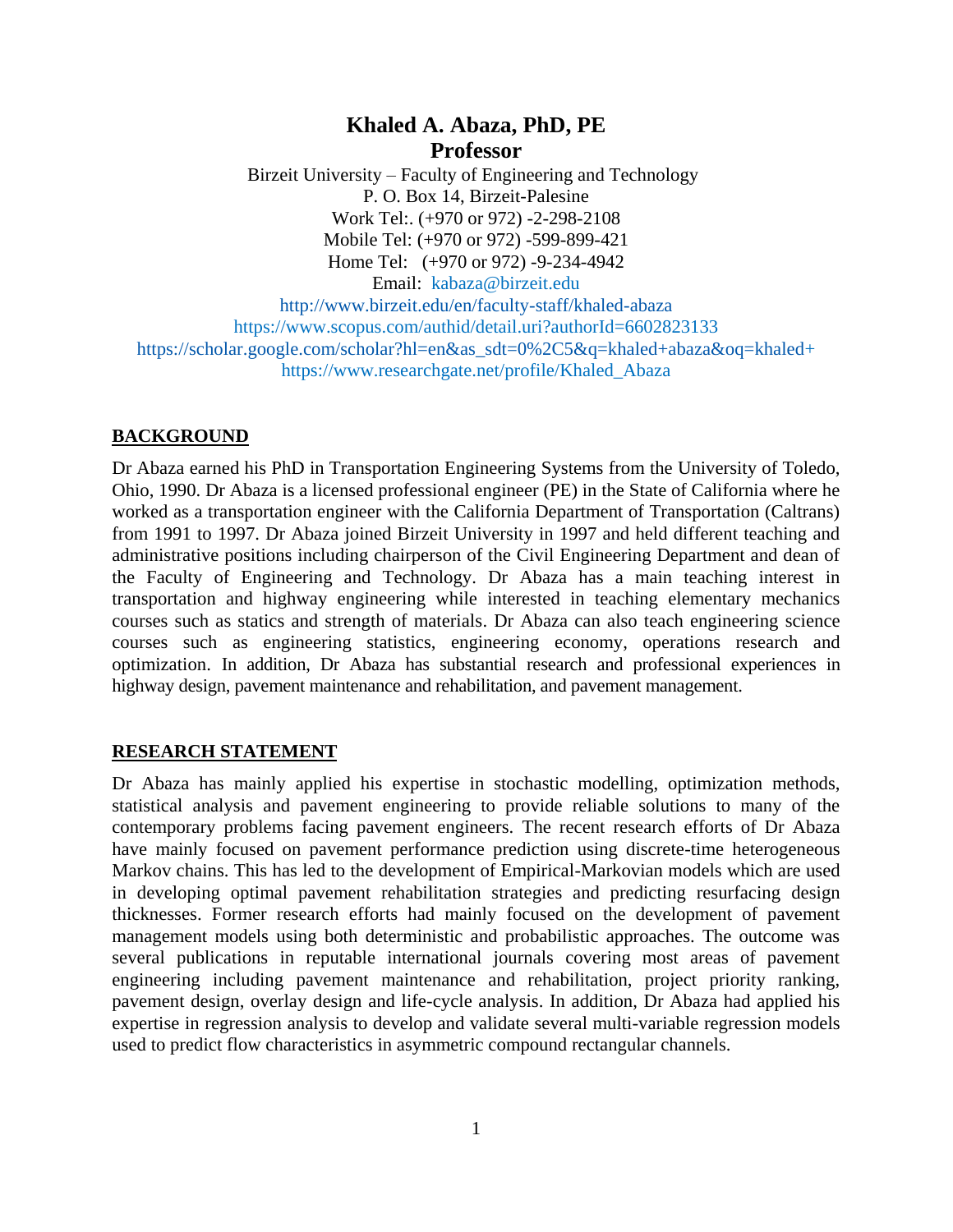### **TEACHING STATEMENT**

Dr Abaza considers teaching as his prime responsibility and dedicates most of his time and effort towards improving his teaching styles, preparing/revising course materials, and developing new design problems. Dr Abaza presents his lectures in a simplified and well-organized manner so that students can keep pace with the lecture materials. Dr Abaza relies in his teaching on both traditional lecturing using blackboard/whiteboard and Power-Point presentations, and encourages students to gain information through the use of modern technologies. In his lectures, Dr Abaza focuses on enriching the theoretical concepts by working out several practical problems so that students can comprehend and appreciate the course topic under discussion. He also encourages student engagement and participation, and exerts all efforts to keep their attention and motivation. Dr Abaza believes in the importance of keeping his students busy by giving weekly assignments such as homework and quizzes. He also strongly believes in treating students fairly and equally, and providing them with an equal opportunity to explore, learn and excel.

# **EDUCATION**

- **Ph.D.** in Transportation Engineering, University of Toledo, Ohio, USA, 1990
- **M.S.** in Civil Engineering, University of Toledo, Ohio, USA, 1986
- **B.S.** in Civil Engineering, University of Toledo, Ohio, USA, 1984

# **PROFESSIONAL REGISTRATION**

- **Professional Engineer (P.E.) License**, Civil Engineering, State of California, Certificate No. C51296, February 1994.
- **Engineer-In-Training (E.I.T.) Certificate**, State of Ohio, Certificate No. PES0021, June 1991.

# **ACADEMIC APPOINTMENTS**

- **Professor** (September 2008 to present), Civil Engineering Department, Birzeit University, Palestine.
- **Dean of Engineering and Technology** (1 September 2014 to 1 August 2018), Faculty of Engineering and Technology, Birzeit University, Palestine.
- **Department Chairperson** (15 August 2009 to 15 August 2012), Civil Engineering Department, Birzeit University, Palestine.
- **Visiting Associate Professor** (academic year 2007/2008), Civil and Environmental Engineering Department, United Arab Emirates University, Al Ain, UAE.
- **Associate Professor** (September 2003 to August 2008), Civil Engineering Department, Birzeit University, Palestine.
- **Department Chairperson** (September 2002 to August 2006), Civil Engineering Department, Birzeit University, Palestine.
- **Assistant Professor** (September 1997 to August 2003), Civil Engineering Department, Birzeit University, Palestine.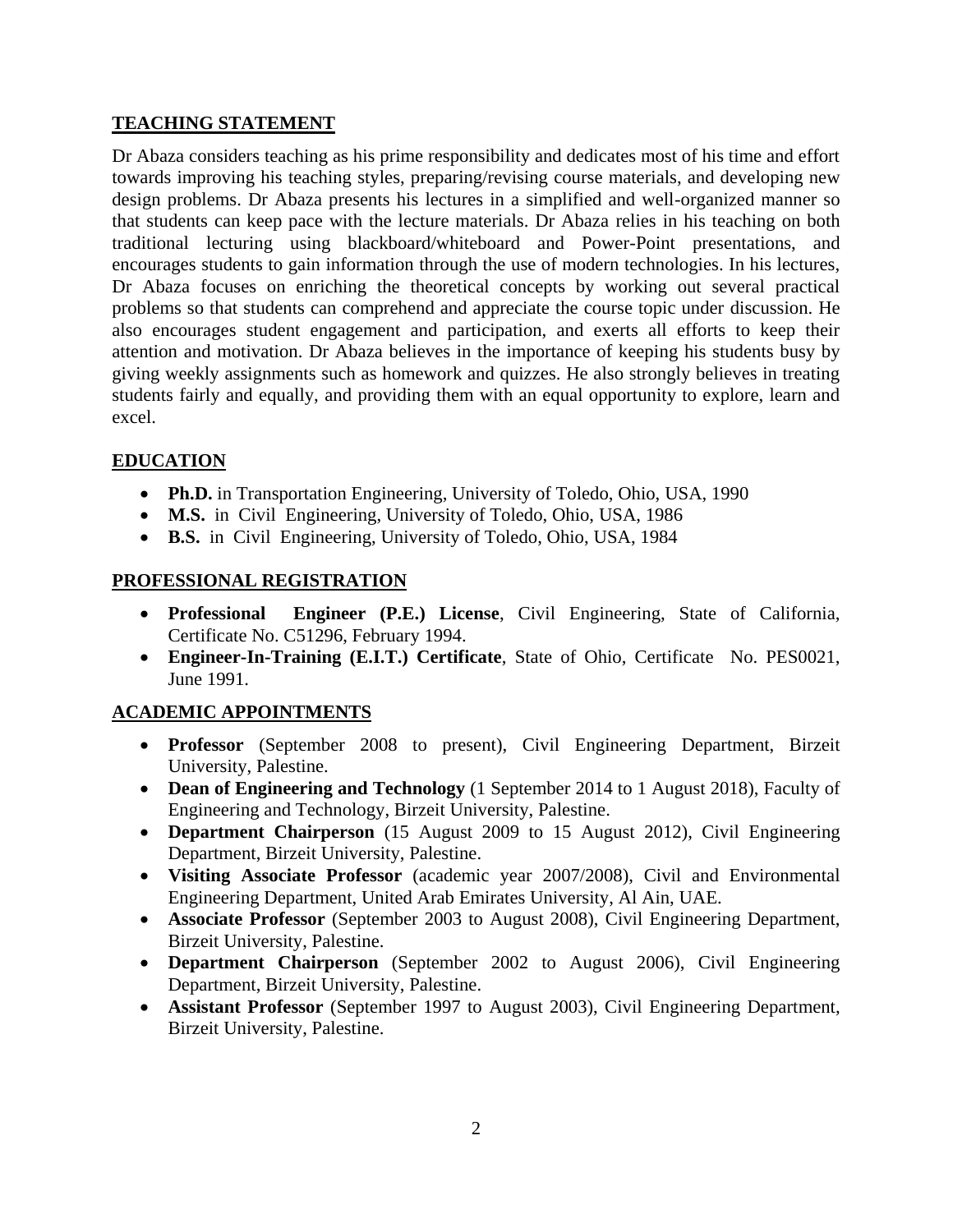- **Part-time Faculty** (September 1990 to May 1991), Civil Engineering Department, University of Toledo, Ohio.
- **Teaching Assistant** (January 1985 to June 1990), Civil Engineering Department, University of Toledo, Ohio.

# **BIRZEIT UNIVERSITY SERVICE**

- Chair of the Cadre Committee, Faculty of Engineering & Technology (2019-2021)
- Member of the Scientific Research Committee  $(2018 2020)$
- Member of the civil engineering master program committee (2019/2020)
- Member of the University Council from 1/9/2014 to 1/8/2018
- Member of the Academic Council from 1/9/2014 to 1/8/2018
- Chair of the ABET Faculty Committee from 1/9/2014 to 1/8/2018
- Chair of the Academic Integrity Committee for the year 2015/2016
- Chair of the Due Process Committee for 3 years  $(2011 2014)$
- Member of the Academic Integrity Committee for 4 years  $(2011 2015)$
- Member of the Scientific Research Committee for 2 years  $(2012 2014)$
- Member of the Due Process Committee for the year 2010/2011
- Member of the UPLD master program committee for 5 years  $(2002 2007)$
- Member of the Academic Council for 2 years  $(2002 2004)$
- Served on several committees at both the department and college levels

# **REVIEWER FOR INTERNATIONAL JOURNALS**

- International Journal of Pavement Engineering Taylor & Francis
- Journal of Infrastructure Systems American Society of Civil Engineers (ASCE)
- Journal of Transportation Engineering: Part B, Pavements (ASCE)
- International Journal of Pavement Research and Technology Elsevier
- Structures and Infrastructure Engineering Taylor  $&$  Francis
- Transportation Research Part  $C$  Elsevier
- Transportmetrica Taylor & Francis
- Journal of Transportation Safety & Security Taylor & Francis
- Journal of Advanced Transportation John Wiley and Sons
- Advances in Civil Engineering Hindawi Publishing Corporation
- SpringerPlus (Engineering Section) SpringerOpen
- Case Studies in Construction Materials Elsevier
- Infrastructures MDPI
- Road Materilas and Pavement Design Taylor and Francis
- Automation in Construction Elsevier
- Applied Sciences (Civil Engineering) MDPI

# **JOURNAL EDITORSHIP**

Associate Editor - International Journal of Pavement Engineering - Taylor and Francis (UK). [https://www.tandfonline.com/action/journalInformation?show=editorialBoard&journalCode=gp](https://www.tandfonline.com/action/journalInformation?show=editorialBoard&journalCode=gpav20) [av20](https://www.tandfonline.com/action/journalInformation?show=editorialBoard&journalCode=gpav20)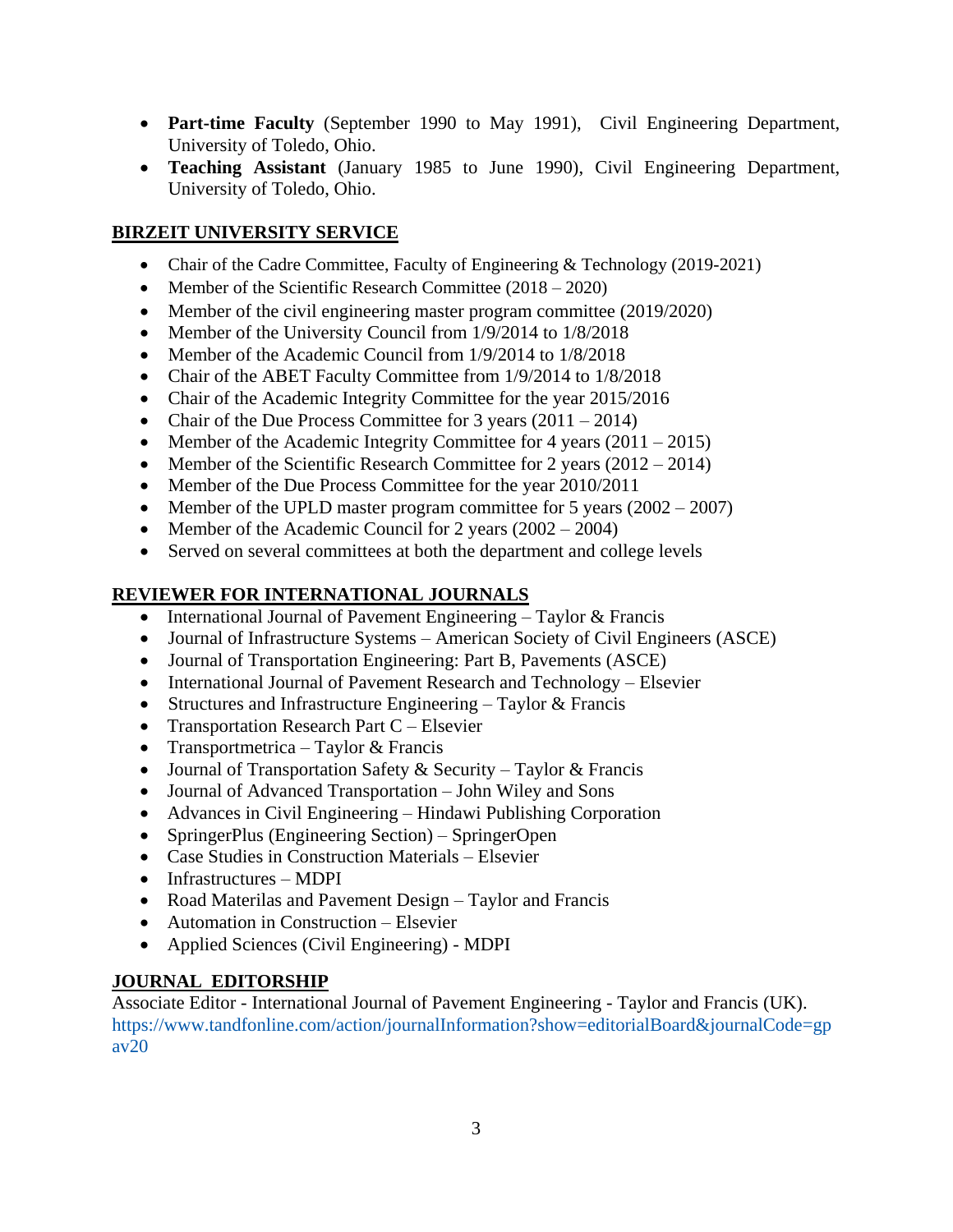#### **RESEARCH AWARD**

Recipient of the Scientific Research Excellence Award from Birzeit University for the Academic Year 2020/2021. https://www.birzeit.edu/en/news/professors-receive-excellence-teachingscientific-research-awards

#### **PUBLICATIONS**

#### **Refereed Journals**

- 1) **Abaza, K. A. (2022)**. "Simplified Markovian-based pavement management model for sustainable long-term rehabilitation planning". *Road Materials and Pavement Design*, published online, Taylor and Francis.
- 2) **Abaza, K. A. (2022).** "Simplified Exhaustive Search Approach for Estimating the Nonhomogeneous Transition Probabilities for Infrastructure Asset Management". *Journal of Infrastructure Systems,* Vol. 28, No. 1, 04021048, American Society of Civil Engineers (**ASCE)**.
- 3) Issa, A., Sammaneh, H. & **Abaza, K**. **(2022).** "Modeling Pavement Condition Index Using Cascade Architecture: Classical and Neural Network Methods." *Iranian Journal of Science and Technology, Transactions of Civil Engineering,* Vol. 46, No.1, pp. 483-495, Springer.
- 4) **Abaza, K. A. (2021).** "Optimal novel approach for estimating the pavement transition probabilities used in Markovian prediction models". *International Journal of Pavement Engineering*, published online, Taylor and Francis.
- 5) **Abaza, K. A.**, and Murad, M. M. **(2021)**. "Simplified novel approach for estimating HMA overlay thickness schedule using long-term performance indicators". *International Journal of Pavement Engineering*, Vol. 22, No. 9, pp. 1077-1089, Taylor and Francis.
- 6) **Abaza, K. A. (2021).** "Empirical-Markovian approach for estimating the flexible .pavement structural capacity: Caltrans method as a case study". *International Journal of Transportation Science and Technology,* Vol. 10, No. 2, pp. 156-166, Elsevier**.**
- 7) Murad, M. M., and **Abaza, K. A. (2019)**. "A Closer look at the locked-wheel pavement friction data in the LTPP database for selected states". *Cogent Engineering* (Civil and Environmental Engineering), Vol. 6, No. 1, pp. 1-14, Taylor and Francis.
- 8) **Abaza, K. A. (2019).** "Simplified empirical approach for estimating the remaining strength factor used in pavement rehabilitation applications", *Cogent Engineering (Civil &* Enviornemental Engineering), Vol. 6, No. 1, 1-18, Taylor and Francis.
- 9) **Abaza, K. A. (2018).** "Empirical-Markovian model for predicting the overlay design thickness for asphalt concrete pavement", *Road Materials and Pavement Design*, Vol. 19, No. 7, pp. 1617-1635, Taylor and Francis.
- 10) **Abaza, K. A. (2018).** "Optimal Empirical-Markovian approach for assessment of potential pavement rehabilitation strategies at the project level", *Road Materials and Pavement Design*, Vol. 19, No. 3, pp. 646-667. Taylor and Francis.
- 11) **Abaza, K. A. (2017).** "Empirical Markovian-based models for rehabilitated pavement performance used in a life-cycle analysis approach", *Structure and Infrastructure Engineering*, Vol. 13, No. 5, pp. 625-636, Taylor and Francis.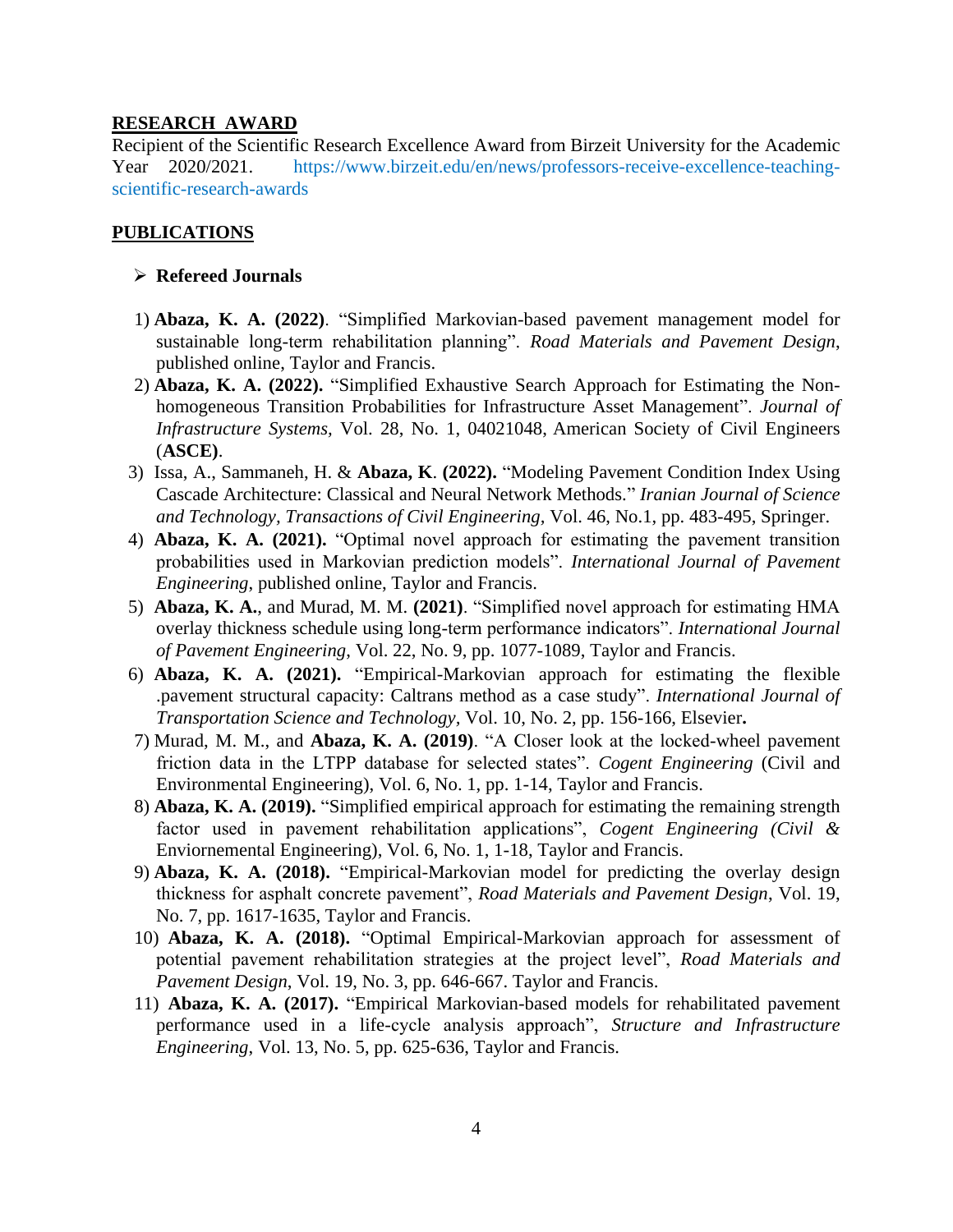- 12) **Abaza, K. A. (2017).** "Empirical approach for estimating the pavement transition probabilities used in non-homogeneous Markov chains.**"** *International Journal of Pavement Engineering*, Vol. 18, No. 2, pp. 130-139, Taylor and Francis.
- 13) **Abaza, K. A. (2016).** "Simplified staged-homogeneous Markov model for flexible pavement performance prediction.**"** *Road Materials and Pavement Design*, Vol. 17, No. 2, pp. 365-381, Taylor and Francis.
- 14) **Abaza, K. A. (2016).** "Back-calculation of transition probabilities for Markovian-based pavement performance prediction models.**"** *International Journal of Pavement Engineering*, Vol. 17, No. 3, pp. 253-264, Taylor and Francis.
- 15) Al-Khatib, I. A., **Abaza, K. A.,** Al-Khatib J. I. **(2015).** "An empirical discharge prediction model for smooth asymmetric compound rectangular channel validated using area method." *ISH Journal of Hydraulic Engineering*, Vol. 21, No.3, pp. 231-241, Taylor and Francis.
- 16) Al-Khatib, I. A., and **Abaza, K. A. (2015)** "Multi-variable regression models for prediction of discharge and approach velocity coefficients in flow measurement flumes with compound cross-section." *ISH Journal of Hydraulic Engineering*, Vol. 21, No.1, pp. 65-84, Taylor and Francis.
- 17) Al-Khatib, I. A., **Abaza, K. A.,** and Abu Fkhidah, I. **(2014).** "Prediction of zonal and total discharges in smooth straight prismatic compound channels using regression modelling." *Flow Measurement and Instrumentation*, Vol. 38, pp. 40-48, Elsevier.
- 18) Al-Khatib, I. A., Abu Hassan, H., and **Abaza, K. A. (2103).** "Development of empirical regression-based models for predicting the mean velocities in asymmetric compound channels." *Flow Measurement and Instrumentation*, Vol. 33, pp. 77-87, Elsevier.
- 19) Al-Khatib, I. A., Abu Hassan, H., and **Abaza, K. A. (2013).** "Application and validation of regression analysis in the prediction of discharge in asymmetric compound channels." *Journal of Irrigation and Drainage Engineering,* Vol. 139, No. 7, pp. 542-550, American Society of Civil Engineers (**ASCE)**.
- 20) **Abaza, K. A. (2011).** "Stochastic approach for design of flexible pavement: a case study for low volume roads." *Road Materials and Pavement Design*, Vol. 12, No. 3, pp. 663-685, Taylor and Francis.
- 21) **Abaza, K. A.**, and Ashur, S. A. **(2011).** "Investigating the accelerated deterioration of flexible pavement using two-stage design analysis approach." *European Transport Research Review*, Vol. 3, No. 1, pp. 23-34, Springer.
- 22) **Abaza, K. A.**, and Murad, M. M. **(2010).** "Pavement rehabilitation project ranking approach using probabilistic long-term performance indicators." *Transportation Research Record: Journal of the Transportation Research Board* (**TRB**), Record No. 2153, pp. 3-12, Transportation Research Board of the National Academies, Washington, D.C.
- 23) **Abaza, K. A.**, and Ashur, S. A. **(2009).** "Optimum microscopic pavement management model using constrained integer linear programming.**"** *International Journal of Pavement Engineering*, Vol. 10, No. 3, pp. 149-160, Taylor and Francis.
- 24) **Abaza, K. A.**, and Murad, M. M. **(2009).** "Predicting flexible pavement remaining strength and overlay design thickness with stochastic modelling." *Transportation Research Record: Journal of the Transportation Research Board* (**TRB**), Record No. 2094, pp. 62-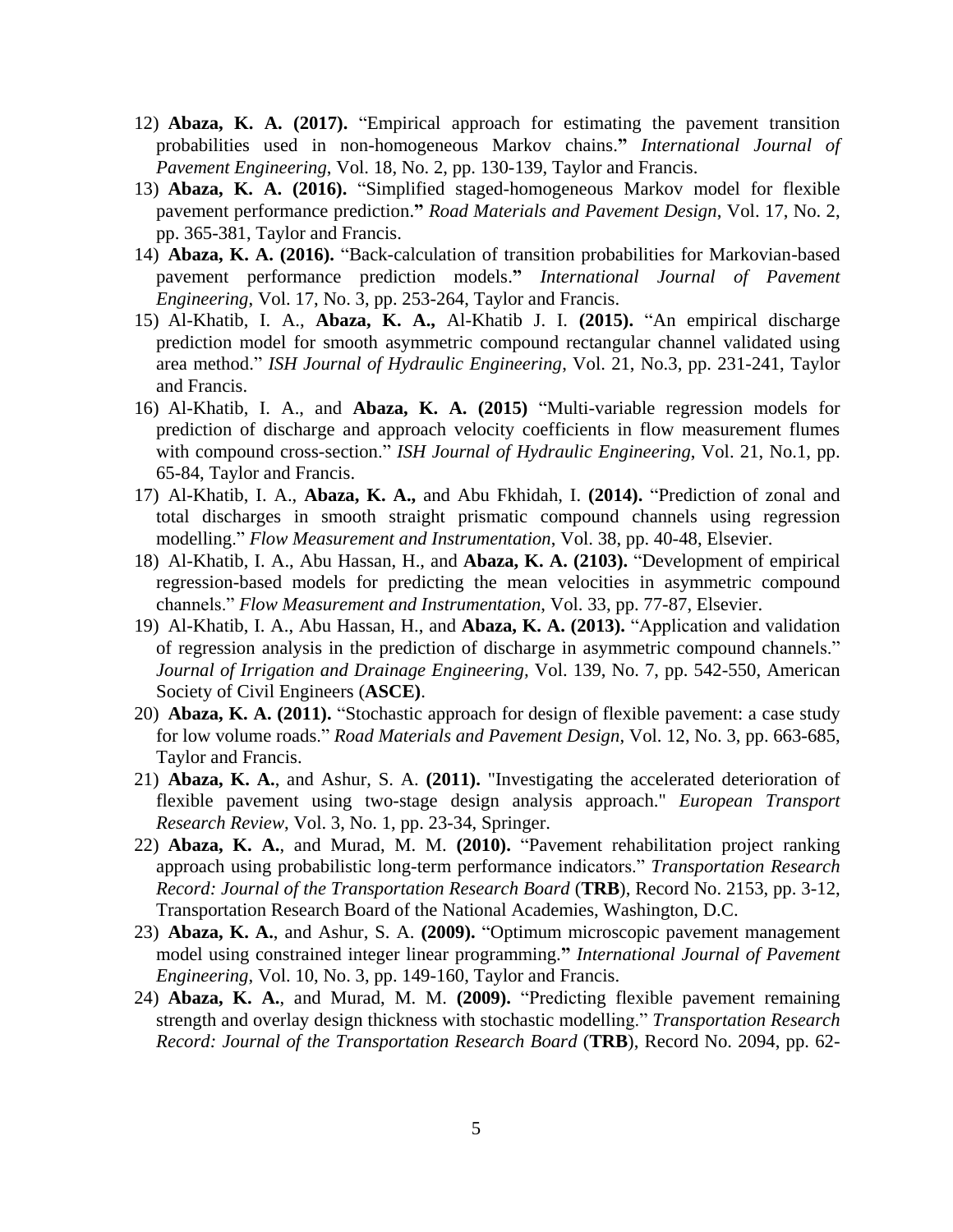70, Transportation Research Board of the National Academies, Washington, D.C.

- 25) **Abaza, K. A. (2007).** "Expected performance of pavement repair works in a global network optimization model." *Journal of Infrastructure Systems*, Vol. 13, No. 2, pp. 124- 134, American Society of Civil Engineers (**ASCE**).
- 26) **Abaza, K. A.**, and Murad, M. M. **(2007).** "Dynamic probabilistic approach for a longterm pavement restoration program with added user cost." *Transportation Research Record: Journal of the Transportation Research Board* (**TRB**), Record No. 1990, pp. 48- 56, Transportation Research Board of the National Academies, Washington, D.C.
- 27) **Abaza, K. A. (2006).** "Iterative linear approach for non-linear non-Homogenous stochastic pavement management models." *Journal of Transportation Engineering*, Vol. 132, No. 3, pp. 244-256, American Society of Civil Engineers (**ASCE**).
- 28) Murad, M. M., and **Abaza, K. A. (2006).** "Pavement friction in a program to reduce wetweather accidents at the network level." *Transportation Research Record: Journal of the Transportation Research Board* (**TRB**), Record No. 1949, pp. 126-136, Transportation Research Board of the National Academies, Washington, D.C.
- 29) **Abaza, K. A. (2005).** "Performance-based models for flexible pavement structural overlay design." *Journal of Transportation Engineering*, Vol. 131, No. 2, pp. 149-159, American Society of Civil Engineers (**ASCE**).
- 30) **Abaza, K. A. (2004).** "Deterministic performance prediction model for rehabilitation and management of flexible pavement." *International Journal of Pavement Engineering*, Vol. 5, No. 2, pp. 111-121, Taylor and Francis.
- 31) **Abaza, K. A.**, Ashur, S. A., and Al-Khatib, I. A. **(2004).** "Integrated pavement management system with a Markovian prediction model." *Journal of Transportation Engineering*, Vol. 130, No. 1, pp. 24-33, American Society of Civil Engineers (**ASCE**).
- 32) **Abaza, K. A.**, and Al-Khatib, I. A. **(2003).** "Generalization of shear stress distribution in rectangular compound channels." *Turkish Journal of Engineering and Environmental Sciences*, Vol. 27, No. 6, pp. 409-421, Scientific and Technical Research Council of Turkey.
- 33) Abu-Eisheh, S. A., and **Abaza, K. A. (2003).** "Guidelines for a pavement management system and rehabilitation plan for village access roads in the West Bank, Palestine." *Dirasat:* Engineering Sciences, Vol. 30, No. 2, pp. 235-248, University of Jordan.
- 34) **Abaza, K. A.**, and Abu-Eisheh, S. A. **(2003).** "An Optimum design approach for flexible pavement." *International Journal of Pavement Engineering*, Vol. 4, No. 1, pp. 1-11, Taylor and Francis.
- 35) **Abaza, K. A. (2002).** "Optimum flexible pavement life-cycle analysis model." *Journal of Transportation Engineering*, Vol. 128, No. 6, pp. 542-549, American Society of Civil Engineers (**ASCE**).
- 36) **Abaza, K. A.**, Ashur, S. A., Abu-Eisheh, S. A., and Rabay'a, A. **(2001).** "Macroscopic optimum system for the management of pavement rehabilitation." *Journal of Transportation Engineering*, Vol. 127, No. 6, pp. 493-500, American Society of Civil Engineers (**ASCE**).
- 37) **Abaza, K. A.**, and Ashur, S. A. **(1999).** "Optimum decision policy for management of pavement maintenance and rehabilitation." *Transportation Research Record: Journal of*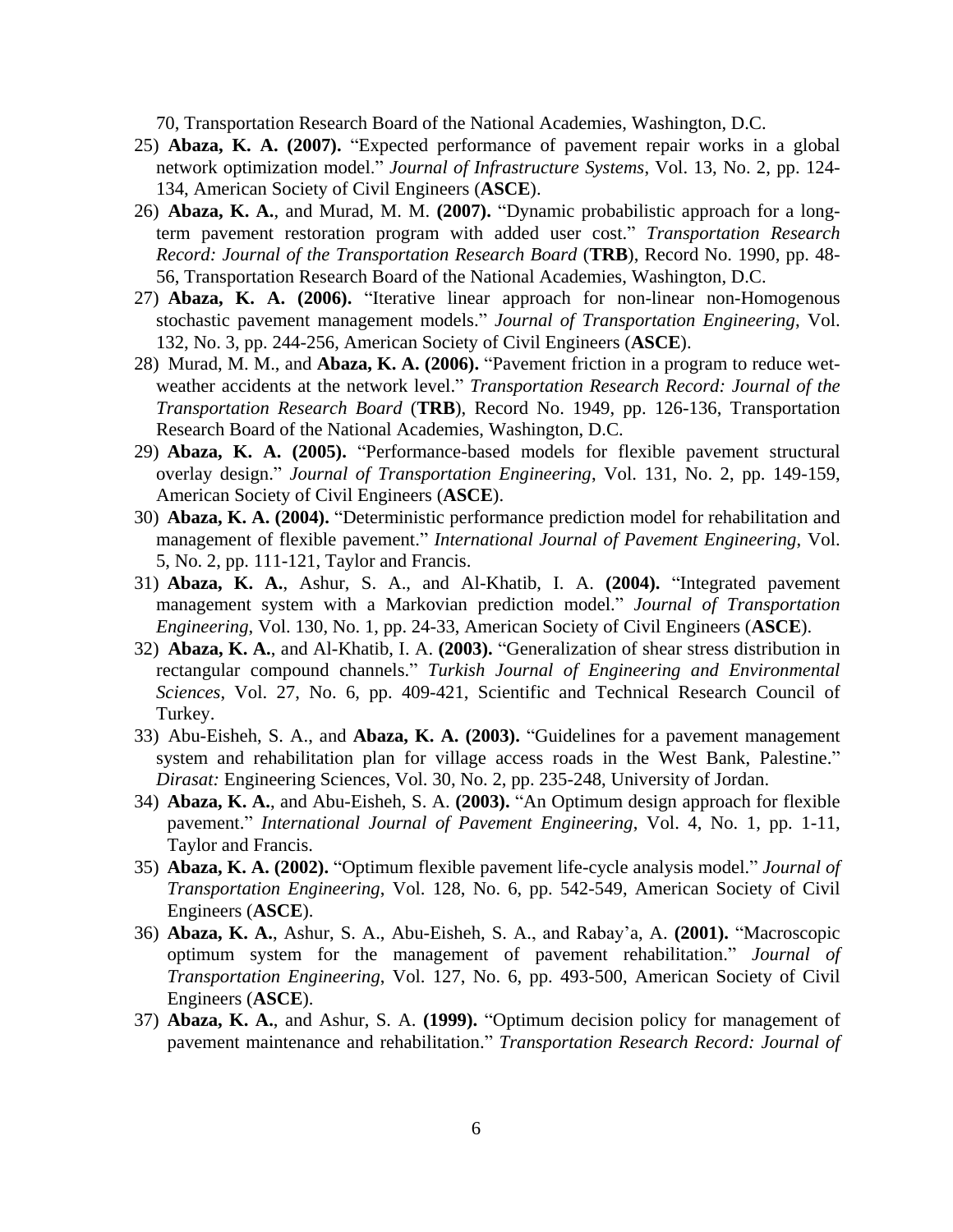*the Transportation Research Board* (**TRB**), Record No. 1655, pp. 8-15, National Research Council, Washington, D.C.

### **Refereed Conferences**

- 1) **Abaza, K. A.** "Prediction of asphaltic overlay thickness for rehabilitating flexible pavement using Empirical-Markovian approach." Proceedings of the 96<sup>th</sup> Transportation Research Board Annual Meeting, Transportation Research Board **(TRB)** of the National Academies, Washington, D. C., 8-12 January 2017.
- 2) **Abaza, K. A.** "*Derivation of pavement transition probabilities using discrete-time Markov*  chain." Proceedings of the 93<sup>rd</sup> Transportation Research Board Annual Meeting, Transportation Research Board **(TRB)** of the National Academies, Washington, D. C., 12- 16 January 2014.
- 3) **Abaza, K. A.** "*Empirical design approach for flexible pavement with performance-based design factors*." Proceedings of the 90<sup>th</sup> Transportation Research Board Annual Meeting, Transportation Research Board **(TRB)** of the National Academies, Washington, D. C., 23- 27 January 2011.
- 4) **Abaza, K. A**., and Shaheen, Q. H. "*A non-destructive procedure for assessment of flexible pavement performance for rehabilitation and management applications."* First Meeting and Technical Conference, Middle East Society of Asphalt Technologies (MESAT), Beirut-Lebanon, 5-8 July 2010.
- 5) **Abaza, K. A.**, and Murad, M. M. "*Pavement rehabilitation project ranking approach using*  probabilistic-based long-term performance indicators." Proceedings of the 89<sup>th</sup> Transportation Research Board Annual Meeting, Transportation Research Board **(TRB)** of the National Academies, Washington, D. C., 10-14 January 2010.
- 6) **Abaza, K. A.**, and Murad, M. M. "*Prediction of flexible pavement remaining strength and*  overlay design thickness using stochastic modelling." Proceedings of the 88<sup>th</sup> Transportation Research Board Annual Meeting, Transportation Research Board **(TRB)** of the National Academies, Washington, D. C., 11-15 January 2009.
- 7) **Abaza, K. A.**, and Murad, M. M. "*Probabilistic performance-based approach for*  prioritization of pavement rehabilitation project candidates." Proceedings of the  $87<sup>th</sup>$ Transportation Research Board Annual Meeting, Transportation Research Board (**TRB**) of the National Academies, Washington, D.C., 13-17 January 2008.
- 8) **Abaza, K. A.** "*Progressive deterioration of flexible pavement: can it be a design*  deficiency." Proceedings of the 22<sup>nd</sup> Australian Road Research Board (**ARRB**) Conference, Canberra, Australia, 29 October-2 November 2006.
- 9) Murad, M. M., and **Abaza, K. A.** "*Pavement friction in a program aimed at reducing wetweather accidents at the network level.*" Proceedings of the 85<sup>th</sup> Transportation Research Board Annual Meeting, Transportation Research Board (**TRB**) of the National Academies, Washington, D. C., 22-26 January 2006.
- 10) **Abaza, K. A.**, and Murad, M. M. "*An optimum dynamic probabilistic management model for a long-term pavement restoration program.*" Proceedings of the 85<sup>th</sup> Transportation Research Board Annual Meeting, Transportation Research Board (**TRB**) of the National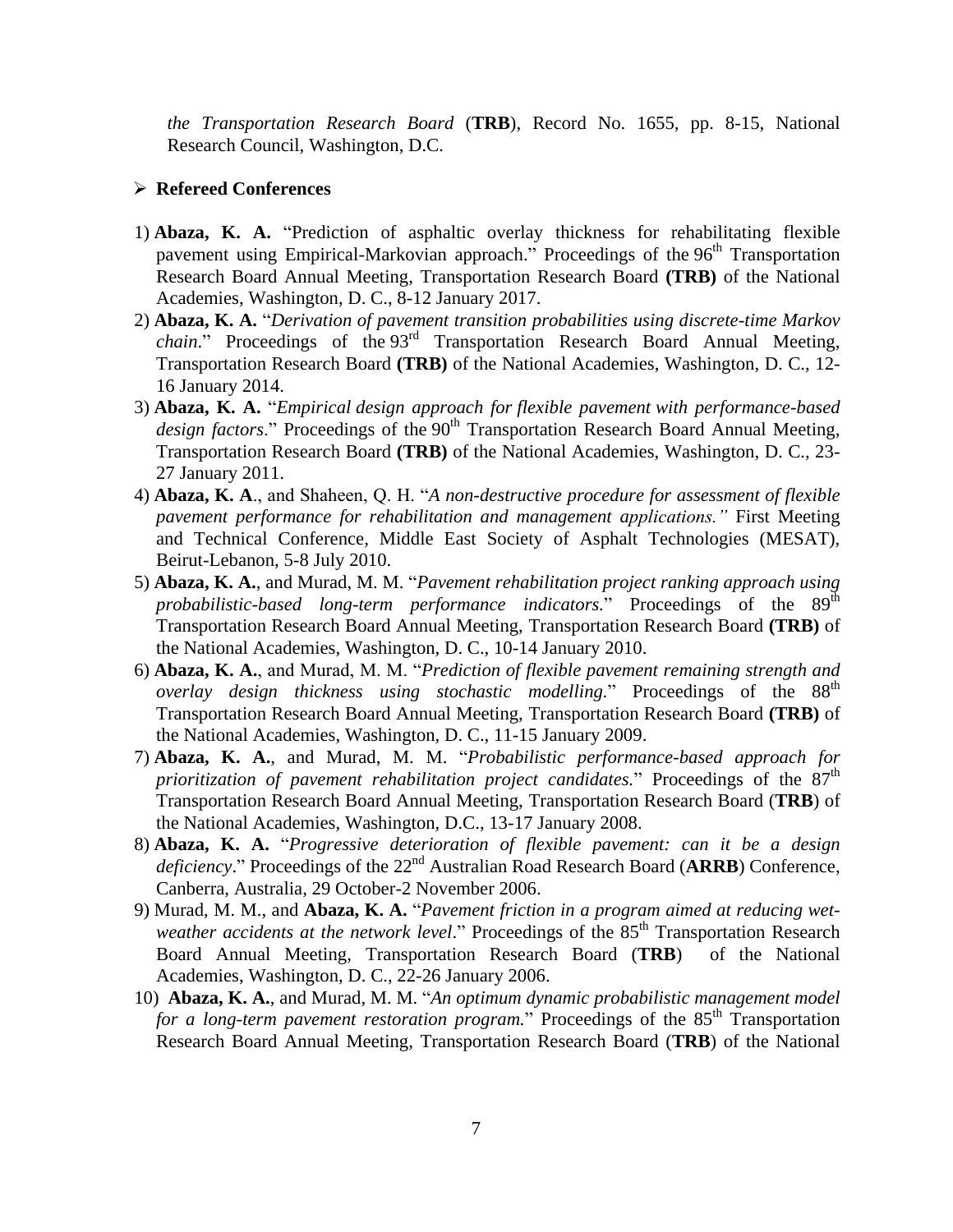Academies, Washington, D. C., 22-26 January 2006.

- 11) **Abaza, K. A.** "*An optimum microscopic model for management of pavement maintenance and rehabilitation*." Proceedings of the 84<sup>th</sup> Transportation Research Board Annual Meeting, Transportation Research Board (**TRB**) of the National Academies, Washington, D. C., 9-12 January 2005.
- 12) **Abaza, K. A.** "*An optimum stochastic model for pavement management*." Proceedings of the 84<sup>th</sup> Transportation Research Board Annual Meeting, Transportation Research Board (**TRB**) of the National Academies, Washington, D. C., 9-12 January 2005.
- 13) **Abaza, K. A.** "*An optimum linear pavement management model for local governments*." Proceedings of the 83<sup>rd</sup> Transportation Research Board Annual Meeting, Transportation Research Board (**TRB**) of the National Academies, Washington, D. C., 14-16 January 2004.
- 14) **Abaza, K. A.** "*Performance-based model for flexible pavement structural overlay design*." Proceedings of the 9<sup>th</sup> Arab Structural Engineering Conference, pp. 609-620, Dubai, UAE, Nov. 29-Dec. 1, 2003.
- 15) **Abaza, K. A.**, Ashur, S. A., and Rabay'a, A. "*A macroscopic optimization system for the management of pavement rehabilitation.*" Proceedings of the 20<sup>th</sup> Australian Road Research Board (**ARRB**) Conference, Melbourne, Australia, 19-21 March 2001.
- 16) **Abaza, K. A.**, and Ashur, S. A. "*A discrete-time Markovian model for an integrated pavement maintenance management system.*" Proceedings of the 6<sup>th</sup> International Conference on Applications of Advanced Technologies in Transportation Engineering, American Society of Civil Engineers (**ASCE**) and Eastern Asia Society for Transportation Studies, Singapore, 28-30 June 2000.
- 17) Ashur, S. A., Siridhara, S., **Abaza, K. A.** "Evaluation of traffic software in the signalization of congested roundabouts." Proceedings of the  $6<sup>th</sup>$  International Conference on Applications of Advanced Technologies in Transportation Engineering, American Society of Civil Engineers (**ASCE**) and Eastern Asia Society for Transportation Studies, Singapore, 28-30 June 2000.
- 18) **Abaza, K. A.**, and Ashur, S. A. "*Optimum decision policy for management of pavement*  maintenance and rehabilitation." Proceedings of the 78<sup>th</sup> Transportation Research Board Annual Meeting, Transportation Research Board (**TRB**) of the National Academies, Washington, D. C., January 1999.
- 19) **Abaza, K. A.**, and Abu-Eisheh, S. A. "*Implementation of a pavement management system (PMS) and a road rehabilitation plan (RRP) for village access roads in West Bank*." Seminar Proceedings on the Role of Scientific Research in Low Cost Road Projects, Jordanian Ministry of Public Works and Arab Union of Scientific Research Councils, Amman, Jordan, 24-26 October 1998.
- 20) Ashur, S., M. Hadi, B., Crockett, B., and **Abaza, K.** "*GIS as a support tool for effective decision-making in engineering management: two case studies from Arizona*." Proceedings of First International Conference on New Information Technologies for Decision Making in Civil Engineering, pp.601-612, Montreal, Canada, 11-13 October 1998.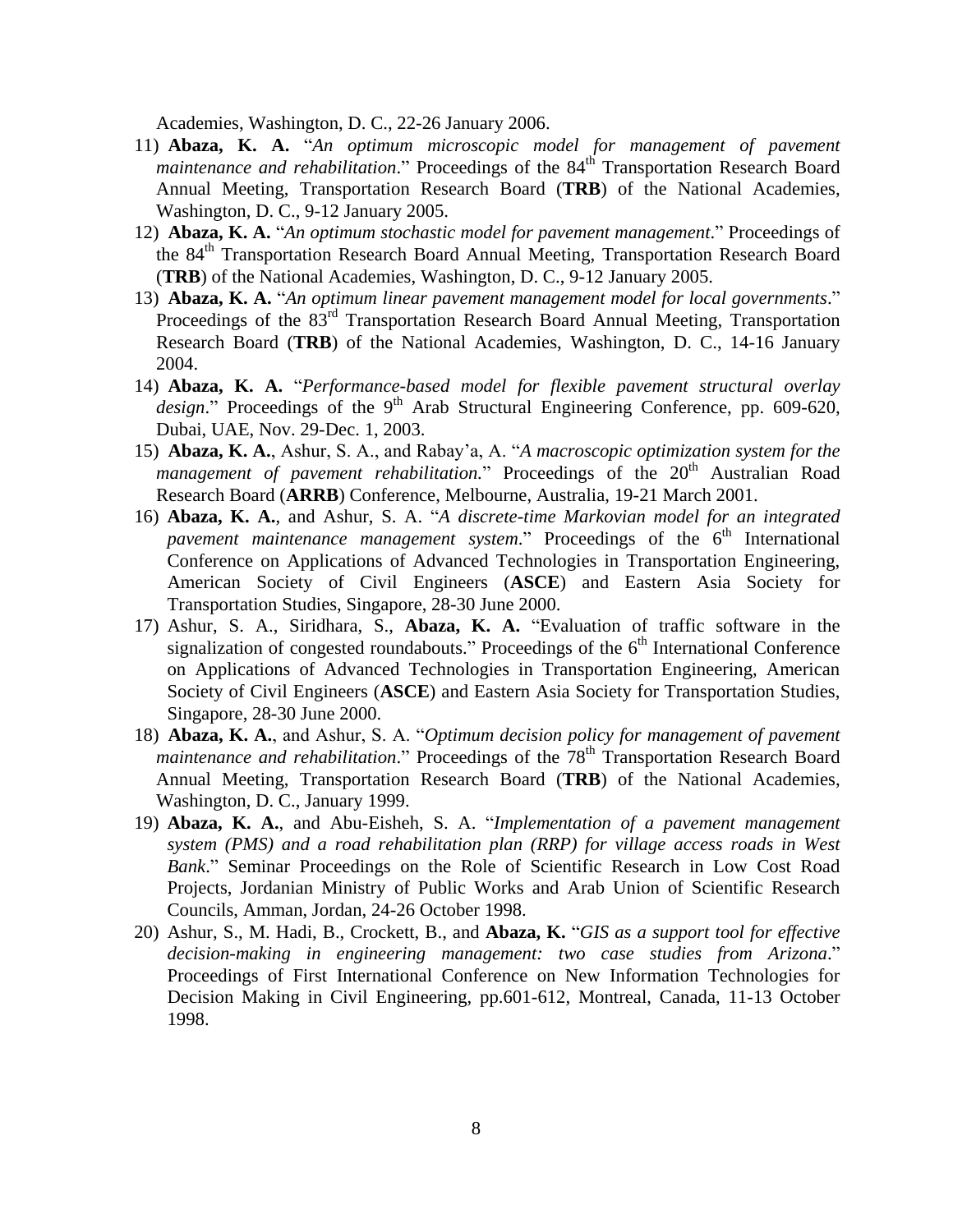## **COURSES TAUGHT/BIRZEIT UNIVERSITY**

### **BS Level Courses**

- Engineering Geology (CE231)
- Engineering Mechanics: Statics (CE232)
- Engineering Mechanics: Strength of Materials (CE223)
- Soil Mechanics Laboratory (CE311)
- Construction Materials Laboratory (CE314)
- Surveying I (CE330)
- Surveying II (CE332)
- Surveying Lab for Civil Engineers (CE316)
- Civil Engineering Seminar (CE411)
- Civil Engineering Drawing (CE420)
- Transportation Engineering (CE431)
- Highway Engineering (CE438)
- Introduction to Graduation Projects (CE520)
- Graduation Projects (CE530)

### **MS Level Courses**

- Traffic Engineering (CE5350)
- Pavement Design (CE5351)
- Transportation Planning (CE5352)
- Pavement Maintenance and Management (CE5355)
- Pavement Engineering (CE6311)
- Analysis and Decision-Making Methods (UPLD621)
- Statistical Design and Analysis Methods (SCOM7314)

### **INDUSTRIAL EXPERIENCE**

- **Highway and Pavement Expert** (August 1997 July 2003), Universal Group for Engineering and Consulting, Nablus-West Bank. Worked as a part-time consultant on several road improvement and rehabilitation projects in West Bank owned by PECDAR. Also, worked on the Palestinian Central Roads Administration Project, a joint venture with Dornier SystemConsult-Germany, owned by the Palestinian Ministry of Transportation.
- **Transportation Project Engineer** (June 1991 to August 1997), California Department of Transportation, Los Angeles District. Job titles and work assignments are described below:
	- **Traffic Area Engineer** (October 1996 to August 1997), Office of Traffic Management. Assignments included collecting and analyzing Modcomp traffic data and performing traffic delay studies, surveillance and operation of the ramp and